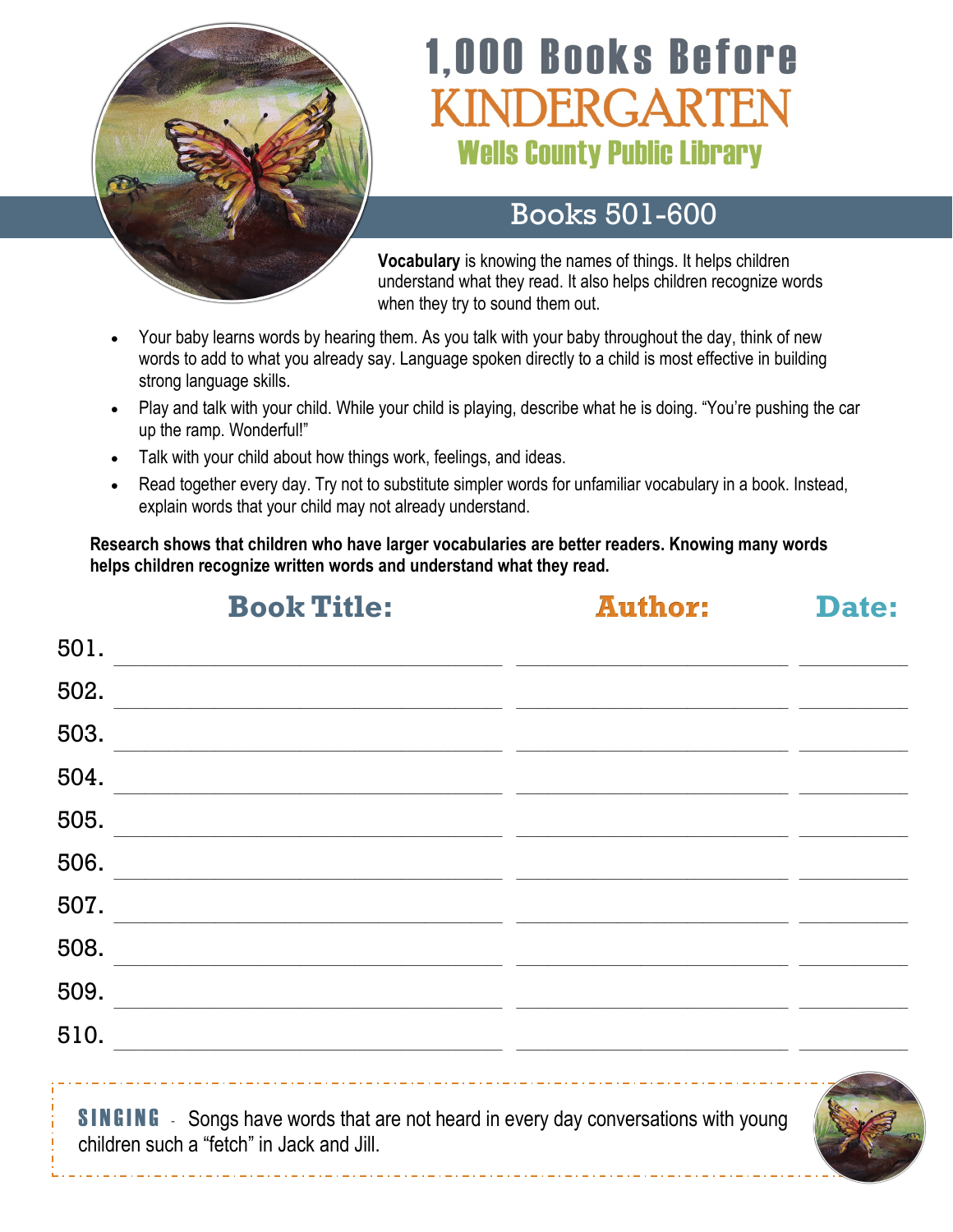**Author:** 

Date:

| 511.<br><u> 1989 - Johann John Stone, mars eta bat eta bat eta bat eta bat ez arte eta bat ez arte eta bat ez arte eta b</u>  |        |  |
|-------------------------------------------------------------------------------------------------------------------------------|--------|--|
| 512.                                                                                                                          |        |  |
| 513.                                                                                                                          |        |  |
| 514.                                                                                                                          |        |  |
| 515.                                                                                                                          |        |  |
| 516.                                                                                                                          | $\sim$ |  |
| 517.                                                                                                                          |        |  |
| 518.                                                                                                                          |        |  |
| 519.<br><u> 1989 - Jan James James Barnett, mars andre format de la propinsion de la propinsion de la propinsion de la p</u>  |        |  |
| 520.                                                                                                                          |        |  |
| 521.                                                                                                                          |        |  |
| 522.                                                                                                                          |        |  |
| 523.                                                                                                                          |        |  |
| 524.                                                                                                                          |        |  |
| 525.                                                                                                                          |        |  |
| 526.                                                                                                                          |        |  |
| 527.                                                                                                                          |        |  |
| 528.                                                                                                                          |        |  |
| 529.                                                                                                                          |        |  |
| 530.<br><u> 1980 - Jan Samuel Barbara, margaret eta idazlearen 19a - Jan Samuel Barbara, idazlear eta idazlearen 19a - Ja</u> |        |  |
| To build used a double with with you welded proposed would                                                                    |        |  |



**TALKING** - To build vocabulary talk with your child, repeat words over and over again, and explain words your child does not know.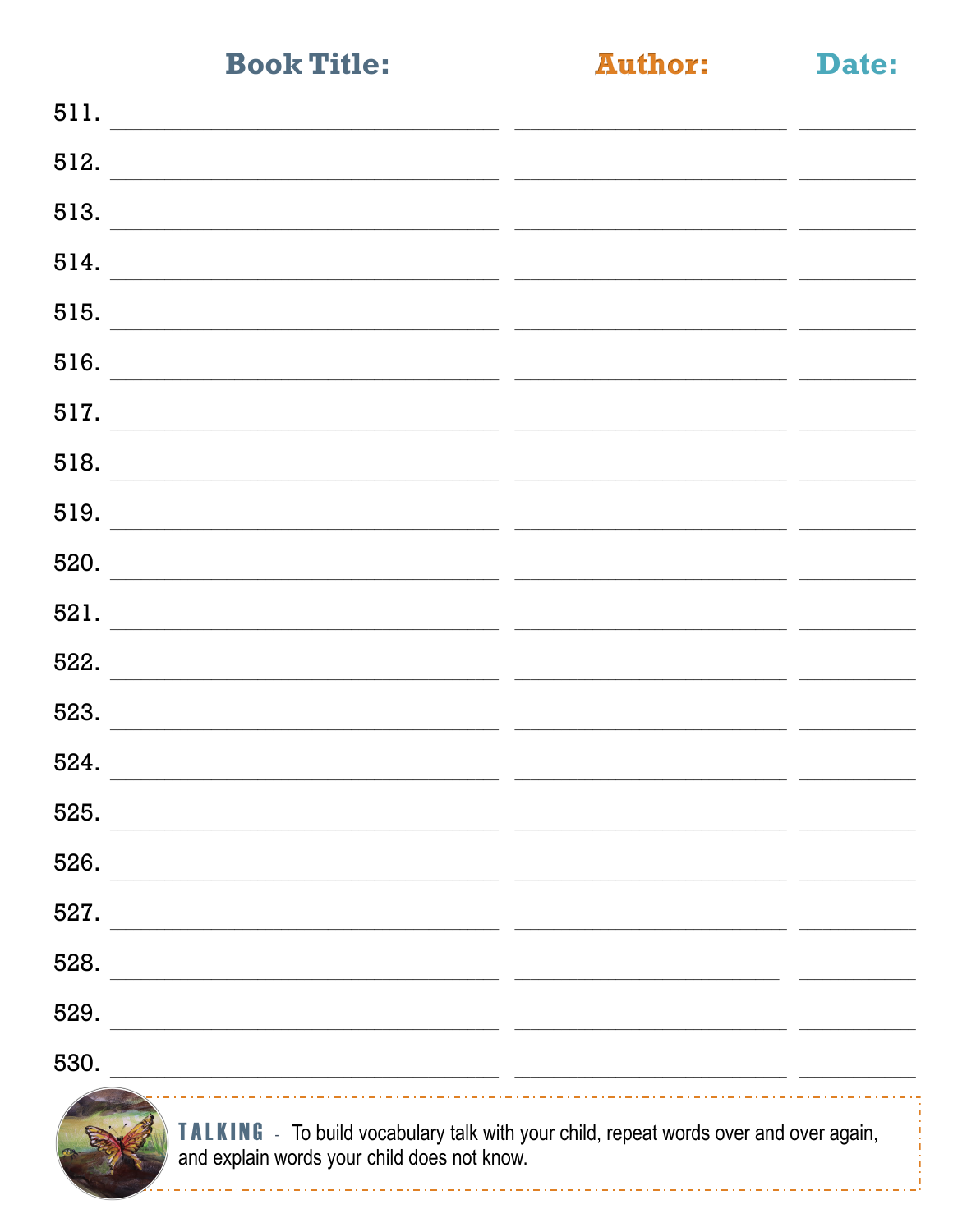والمتراد المرادا المراد المراد المراد المرا

**Author:** 

| . .<br>$\sim$ |  |
|---------------|--|
|               |  |

| 531.                                                                                                                                                                      |  |
|---------------------------------------------------------------------------------------------------------------------------------------------------------------------------|--|
| 532.                                                                                                                                                                      |  |
| 533.                                                                                                                                                                      |  |
| 534.                                                                                                                                                                      |  |
| 535.                                                                                                                                                                      |  |
| 536.                                                                                                                                                                      |  |
| 537.                                                                                                                                                                      |  |
| 538.                                                                                                                                                                      |  |
| 539.                                                                                                                                                                      |  |
| 540.                                                                                                                                                                      |  |
| 541.                                                                                                                                                                      |  |
| 542.                                                                                                                                                                      |  |
| 543.                                                                                                                                                                      |  |
| 544.                                                                                                                                                                      |  |
| 545.                                                                                                                                                                      |  |
| 546.                                                                                                                                                                      |  |
| 547.                                                                                                                                                                      |  |
| 548.<br><u> 1989 - Johann John Harry Harry Harry Harry Harry Harry Harry Harry Harry Harry Harry Harry Harry Harry Harry</u>                                              |  |
| 549.<br><u> 1989 - Johann John Stone, mars et al. (1989)</u>                                                                                                              |  |
| 550.<br><u> 1989 - Johann Barn, mars ann an t-Amhainn an t-Amhainn an t-Amhainn an t-Amhainn an t-Amhainn an t-Amhainn a</u>                                              |  |
| <b>READING</b> - Informational texts and nonfiction text offer different vocabulary than<br>storybooks. Add diversity to your book selections when you visit the library. |  |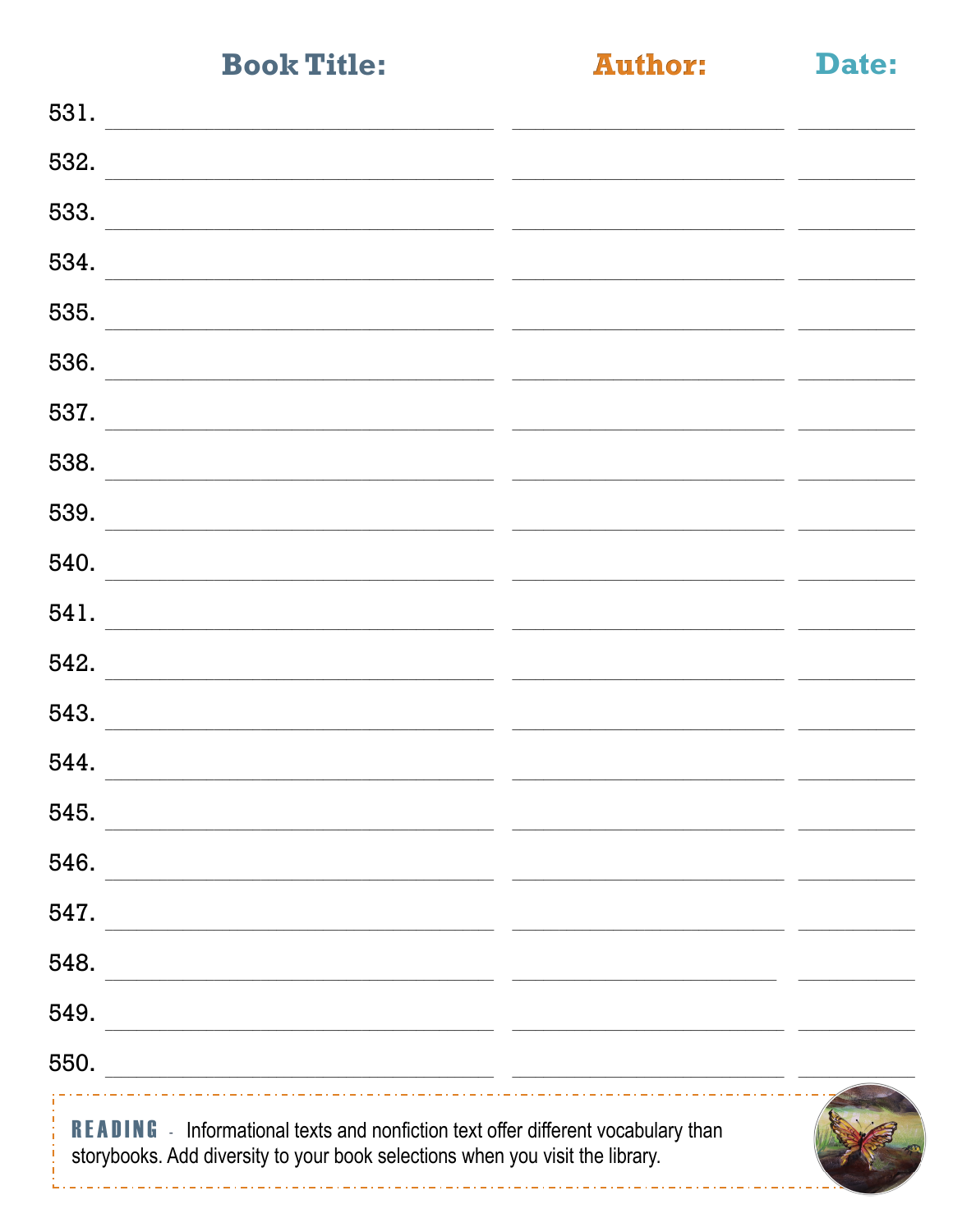**Author:** 

Date:

| 551.<br><u> 2008 - Januar Amerikaanse kommunister († 2008)</u>                                                                                                                                                                        |                                                                                           |                                              |
|---------------------------------------------------------------------------------------------------------------------------------------------------------------------------------------------------------------------------------------|-------------------------------------------------------------------------------------------|----------------------------------------------|
| 552.                                                                                                                                                                                                                                  |                                                                                           |                                              |
| 553.                                                                                                                                                                                                                                  |                                                                                           |                                              |
| 554.<br><u> 1980 - Jan Barbara, margaret amerikan basar dan berasal dalam pengaran basar dalam pengaran basar dan berasa</u>                                                                                                          | the control of the control of the control of the control of the control of the control of | the control of the control of the control of |
| 555.<br>the contract of the contract of the contract of the contract of the contract of                                                                                                                                               |                                                                                           |                                              |
| 556.                                                                                                                                                                                                                                  |                                                                                           |                                              |
| 557.<br>the contract of the contract of the contract of the contract of the contract of                                                                                                                                               |                                                                                           |                                              |
| 558.<br>the control of the control of the control of the control of the control of the control of the control of the control of the control of the control of the control of the control of the control of the control of the control |                                                                                           |                                              |
| 559.                                                                                                                                                                                                                                  |                                                                                           |                                              |
| 560.                                                                                                                                                                                                                                  |                                                                                           |                                              |
| 561.                                                                                                                                                                                                                                  |                                                                                           |                                              |
| 562.                                                                                                                                                                                                                                  |                                                                                           |                                              |
| 563.                                                                                                                                                                                                                                  |                                                                                           |                                              |
| 564.<br><u> 1989 - John Stone, Amerikaansk politiker (* 1908)</u>                                                                                                                                                                     |                                                                                           |                                              |
| 565.                                                                                                                                                                                                                                  |                                                                                           |                                              |
| 566.                                                                                                                                                                                                                                  |                                                                                           |                                              |
| 567.                                                                                                                                                                                                                                  |                                                                                           |                                              |
| 568.                                                                                                                                                                                                                                  |                                                                                           |                                              |
| 569.                                                                                                                                                                                                                                  |                                                                                           |                                              |
| 570.                                                                                                                                                                                                                                  |                                                                                           |                                              |
|                                                                                                                                                                                                                                       |                                                                                           |                                              |



**WRITING** - Add a new word or two to what your child says to you to build vocabulary or clarify meanings of words they are using.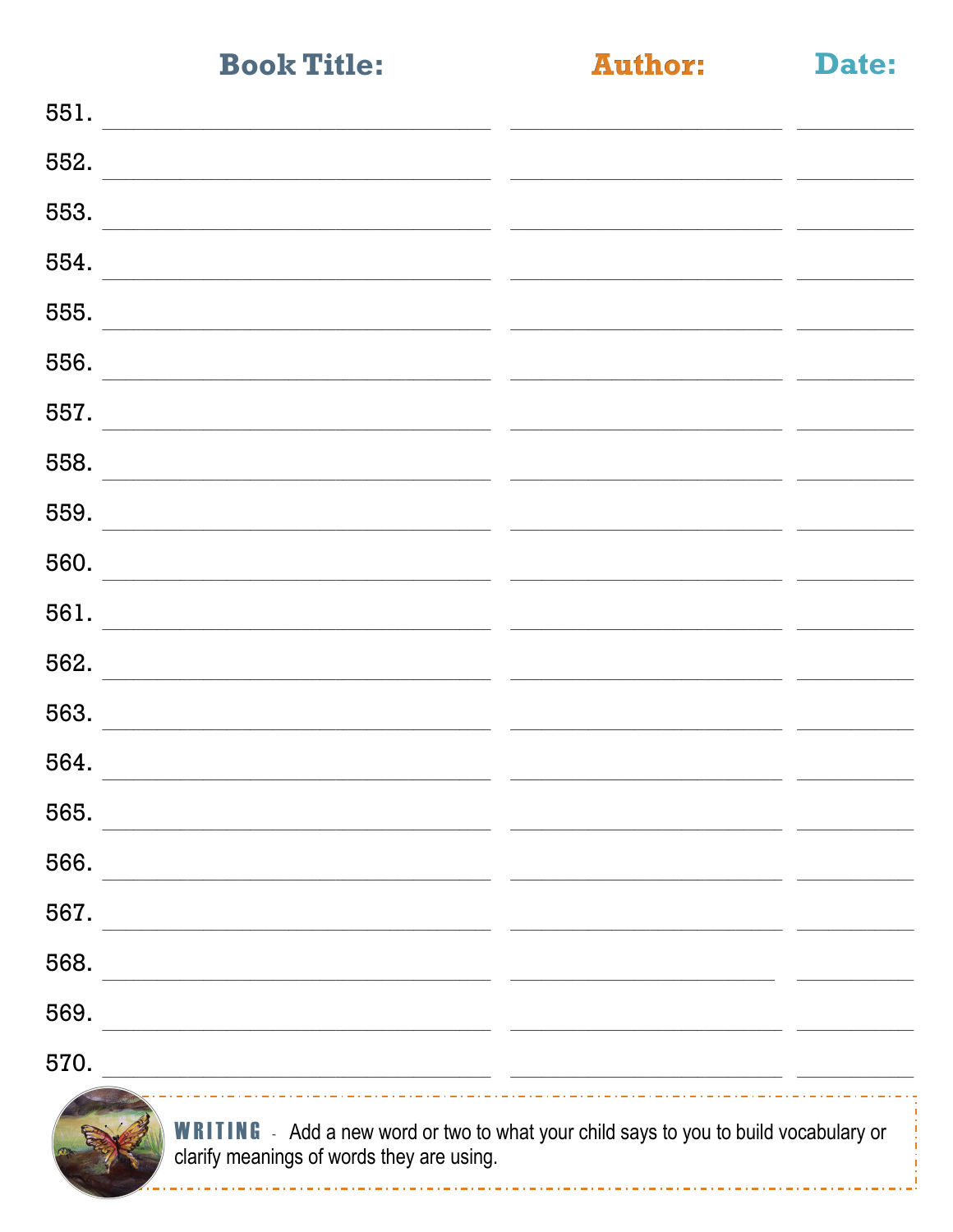$- - -$ 

**Author:** 

| Date: |
|-------|
|       |

| 571.                                                                                                                                                                                                              |  |
|-------------------------------------------------------------------------------------------------------------------------------------------------------------------------------------------------------------------|--|
| 572.                                                                                                                                                                                                              |  |
| 573.                                                                                                                                                                                                              |  |
| 574.                                                                                                                                                                                                              |  |
| 575.                                                                                                                                                                                                              |  |
| 576.                                                                                                                                                                                                              |  |
| 577.                                                                                                                                                                                                              |  |
| 578.                                                                                                                                                                                                              |  |
| 579.                                                                                                                                                                                                              |  |
| 580.                                                                                                                                                                                                              |  |
| 581.                                                                                                                                                                                                              |  |
| 582.                                                                                                                                                                                                              |  |
| 583.                                                                                                                                                                                                              |  |
| 584.                                                                                                                                                                                                              |  |
| 585.                                                                                                                                                                                                              |  |
| 586.                                                                                                                                                                                                              |  |
| 587.                                                                                                                                                                                                              |  |
| 588.                                                                                                                                                                                                              |  |
| 589.<br><u> 1989 - Johann Barbara, martin amerikan basar dan basa dalam pengaran basa dalam pengaran basa dalam pengaran</u>                                                                                      |  |
| 590.                                                                                                                                                                                                              |  |
| <b>PLAYING</b> - Use the time your child would normally be watching a TV program to play<br>î,<br>and talk with your child. If your child is watching TV, watch it with them and talk about what<br>is happening. |  |